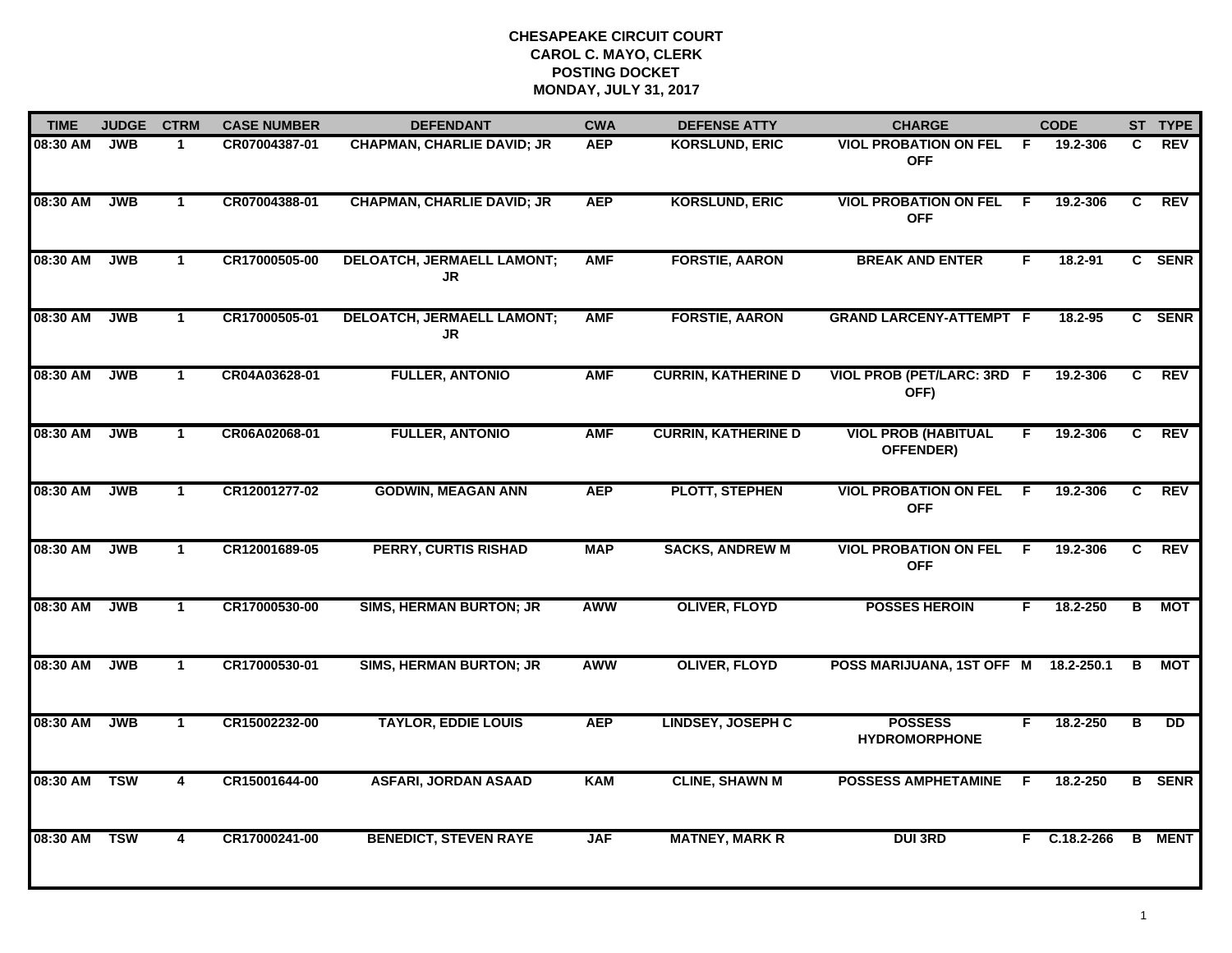| <b>TIME</b>   | <b>JUDGE</b> | <b>CTRM</b>             | <b>CASE NUMBER</b> | <b>DEFENDANT</b>                  | <b>CWA</b> | <b>DEFENSE ATTY</b>      | <b>CHARGE</b>                                |     | <b>CODE</b>  |    | ST TYPE    |
|---------------|--------------|-------------------------|--------------------|-----------------------------------|------------|--------------------------|----------------------------------------------|-----|--------------|----|------------|
| 08:30 AM      | TSW          | 4                       | CR17000241-01      | <b>BENEDICT, STEVEN RAYE</b>      | <b>JAF</b> | <b>MATNEY, MARK R</b>    | <b>DWI 4TH</b>                               |     | F C.18.2-266 |    | C MENT     |
| 08:30 AM      | <b>TSW</b>   | $\overline{\mathbf{4}}$ | CR17000241-02      | <b>BENEDICT, STEVEN RAYE</b>      | <b>JAF</b> | <b>MATNEY, MARK R</b>    | <b>FAIL TO OBEY TRAFFIC</b><br><b>SIGNAL</b> |     | 46.2-833     |    | S MENT     |
| 08:30 AM      | <b>TSW</b>   | 4                       | CR17000241-03      | <b>BENEDICT, STEVEN RAYE</b>      | <b>JAF</b> | <b>MATNEY, MARK R</b>    | <b>SUSP OL</b>                               |     | M B.46.2-301 |    | C MENT     |
| 08:30 AM      | <b>TSW</b>   | 4                       | CR17000241-04      | <b>BENEDICT, STEVEN RAYE</b>      | <b>JAF</b> | <b>MATNEY, MARK R</b>    | <b>DRINKING WHILE DRIVING</b>                | М   | 18.2-323.1   | S. | MENT       |
| 08:30 AM      | <b>TSW</b>   | 4                       | CR15000562-03      | <b>HALES, RAHEEM</b>              | <b>KAM</b> | <b>ALOUPAS, CARMELOU</b> | <b>VIOL PROBATION ON FEL</b><br><b>OFF</b>   | F.  | 19.2-306     | C  | <b>REV</b> |
| 08:30 AM TSW  |              | 4                       | CR15000562-04      | <b>HALES, RAHEEM</b>              | <b>KAM</b> | <b>ALOUPAS, CARMELOU</b> | <b>VIOL PROBATION ON FEL</b><br><b>OFF</b>   | -F. | 19.2-306     | C. | <b>REV</b> |
| 08:30 AM      | <b>TSW</b>   | $\overline{\mathbf{4}}$ | CR15000562-05      | <b>HALES, RAHEEM</b>              | <b>KAM</b> | <b>ALOUPAS, CARMELOU</b> | <b>VIOL PROBATION ON FEL</b><br><b>OFF</b>   | F.  | 19.2-306     | C  | <b>REV</b> |
| 08:30 AM MATA |              | $\overline{5}$          | CR16001843-00      | <b>IBIAM, OLIVER OKORIE CHIMA</b> | <b>KAM</b> | <b>LECKIE, ERIC</b>      | <b>GRAND LARCENY</b>                         | F.  | 18.2-95      | в  | <b>UA</b>  |
| 08:30 AM MATA |              | 5                       | CR15002202-00      | <b>POTTER, JUAN EDWARD</b>        | <b>AWW</b> | <b>JANKELL, PETER</b>    | <b>OBTAIN PRESCRIP BY</b><br><b>FRAUD</b>    | F.  | 18.2-258.1   |    | C SENR     |
| 08:30 AM MATA |              | 5                       | CR15002202-01      | POTTER, JUAN EDWARD               | <b>AWW</b> | <b>JANKELL, PETER</b>    | <b>OBTAIN PRESCRIP BY</b><br><b>FRAUD</b>    | F.  | 18.2-258.1   |    | C SENR     |
| 08:30 AM MATA |              | 5                       | CR15002202-02      | POTTER, JUAN EDWARD               | <b>AWW</b> | <b>JANKELL, PETER</b>    | <b>POSSESS OXYCODONE</b>                     | F.  | 18.2-250     |    | C SENR     |
| 08:30 AM MATA |              | $\overline{5}$          | CR16002090-00      | <b>THACKER, DANIEL KEITH</b>      | <b>DJH</b> | <b>HAMLIN, JASON L</b>   | <b>POSSESS HEROIN</b>                        | F.  | 18.2-250     |    | C SENR     |
| 08:30 AM MATA |              | 5                       | CR17000247-00      | <b>THACKER, DANIEL KEITH</b>      | <b>DJH</b> | Winn, A Robinson         | <b>POSSESS HEROIN</b>                        | F.  | 18.2-250     |    | C SENR     |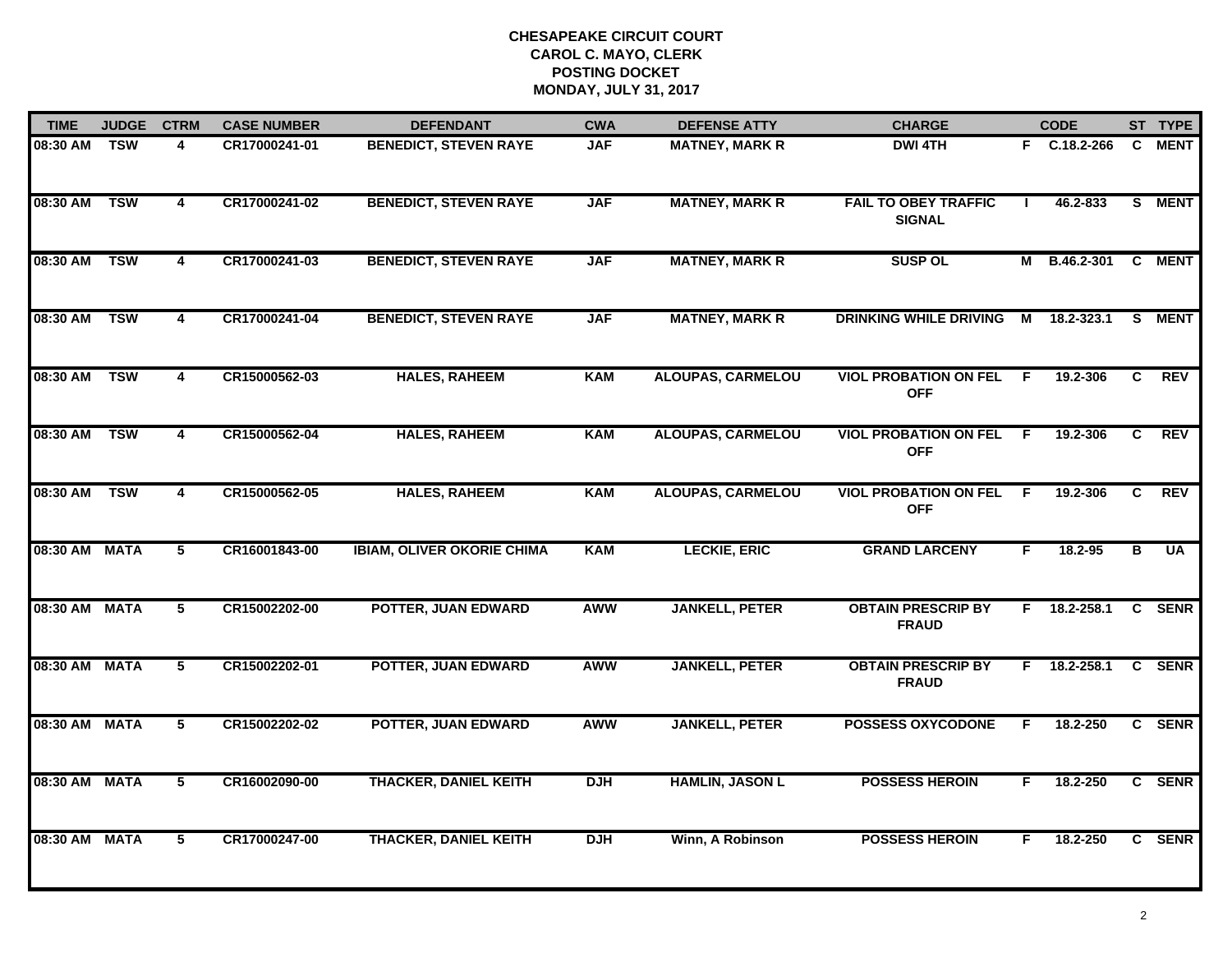| <b>TIME</b>   | <b>JUDGE</b> | <b>CTRM</b> | <b>CASE NUMBER</b> | <b>DEFENDANT</b>                   | <b>CWA</b> | <b>DEFENSE ATTY</b>        | <b>CHARGE</b>                                |     | <b>CODE</b> |    | ST TYPE       |
|---------------|--------------|-------------|--------------------|------------------------------------|------------|----------------------------|----------------------------------------------|-----|-------------|----|---------------|
| 08:30 AM MATA |              | 5           | CR17000032-00      | <b>WORNSTAFF, MELINDA MARIE</b>    | AWW        | Winn, A. Robinson          | <b>POSSESS HEROIN</b>                        | F.  | 18.2-250    | C  | DD.           |
| 08:30 AM      | <b>RDS</b>   | 6           | CR14002480-06      | <b>GOODRICH, TABATHA RENEE</b>     | <b>ASA</b> | <b>CURRIN, KATHERINE D</b> | <b>VIOL PROBATION ON FEL</b><br><b>OFF</b>   | F.  | 19.2-306    | C  | REV           |
| 08:30 AM      | <b>RDS</b>   | 6           | CR14002480-07      | <b>GOODRICH, TABATHA RENEE</b>     | <b>ASA</b> | <b>CURRIN, KATHERINE D</b> | <b>VIOL PROBATION ON FEL</b><br><b>OFF</b>   | -F  | 19.2-306    | C  | <b>REV</b>    |
| 08:30 AM      | <b>RDS</b>   | 6           | CR14002480-08      | <b>GOODRICH, TABATHA RENEE</b>     | <b>ASA</b> | <b>CURRIN, KATHERINE D</b> | <b>VIOL PROBATION ON FEL</b><br><b>OFF</b>   | - F | 19.2-306    | C  | <b>REV</b>    |
| 08:30 AM      | <b>RDS</b>   | 6           | CR14002480-09      | <b>GOODRICH, TABATHA RENEE</b>     | <b>ASA</b> | <b>CURRIN, KATHERINE D</b> | <b>VIOL PROBATION ON FEL</b><br><b>OFF</b>   | F.  | 19.2-306    | C  | <b>REV</b>    |
| 08:30 AM      | <b>RDS</b>   | 6           | CR14002480-10      | <b>GOODRICH, TABATHA RENEE</b>     | <b>ASA</b> | <b>CURRIN, KATHERINE D</b> | <b>VIOL PROBATION ON FEL F</b><br><b>OFF</b> |     | 19.2-306    | C. | <b>REV</b>    |
| 08:30 AM      | <b>RDS</b>   | 6           | CR14002480-11      | <b>GOODRICH, TABATHA RENEE</b>     | <b>ASA</b> | <b>CURRIN, KATHERINE D</b> | <b>VIOL PROBATION ON FEL</b><br><b>OFF</b>   | -F. | 19.2-306    | C. | REV           |
| 08:30 AM      | <b>RDS</b>   | 6           | CR95A00814-01      | <b>MASON, LARNELLE ANTOINE</b>     | <b>ASA</b> | <b>BYRUM, ERICA</b>        | <b>VIOL PROBATION ON FEL</b><br><b>OFF</b>   | -F  | 19.2-306    | C  | REV           |
| 08:30 AM      | <b>RDS</b>   | 6           | CR95A00816-01      | <b>MASON, LARNELLE ANTOINE</b>     | <b>ASA</b> | <b>BYRUM, ERICA</b>        | <b>VIOL PROBATION ON FEL</b><br><b>OFF</b>   | -F  | 19.2-306    | C  | <b>REV</b>    |
| 08:30 AM      | <b>RDS</b>   | 6           | CR95A00817-01      | <b>MASON, LARNELLE ANTOINE</b>     | <b>ASA</b> | <b>BYRUM, ERICA</b>        | <b>VIOL PROBATION ON FEL</b><br><b>OFF</b>   | F.  | 19.2-306    | C. | <b>REV</b>    |
| 08:30 AM      | <b>RDS</b>   | 6           | CR95A00818-01      | <b>MASON, LARNELLE ANTOINE</b>     | <b>ASA</b> | <b>BYRUM, ERICA</b>        | <b>VIOL PROBATION ON FEL</b><br><b>OFF</b>   | -F  | 19.2-306    | C  | <b>REV</b>    |
| 08:30 AM      | <b>RDS</b>   | 6           | CR17000244-00      | <b>SAWYER, LLOYD BELL</b>          | <b>ASA</b> | Spencer, Jo Anne           | <b>UNLAWFUL WOUNDING</b>                     | F.  | 18.2-51     |    | <b>B</b> SENR |
| 08:30 AM      | <b>RDS</b>   | 6           | CR12001522-03      | <b>SMITH, DOUGLAS ALPHONSO; JR</b> | <b>ASA</b> | <b>CURRIN, KATHERINE D</b> | <b>PROB VIOL (POSSESS</b><br><b>COCAINE)</b> | F.  | 19.2-306    | C. | REV           |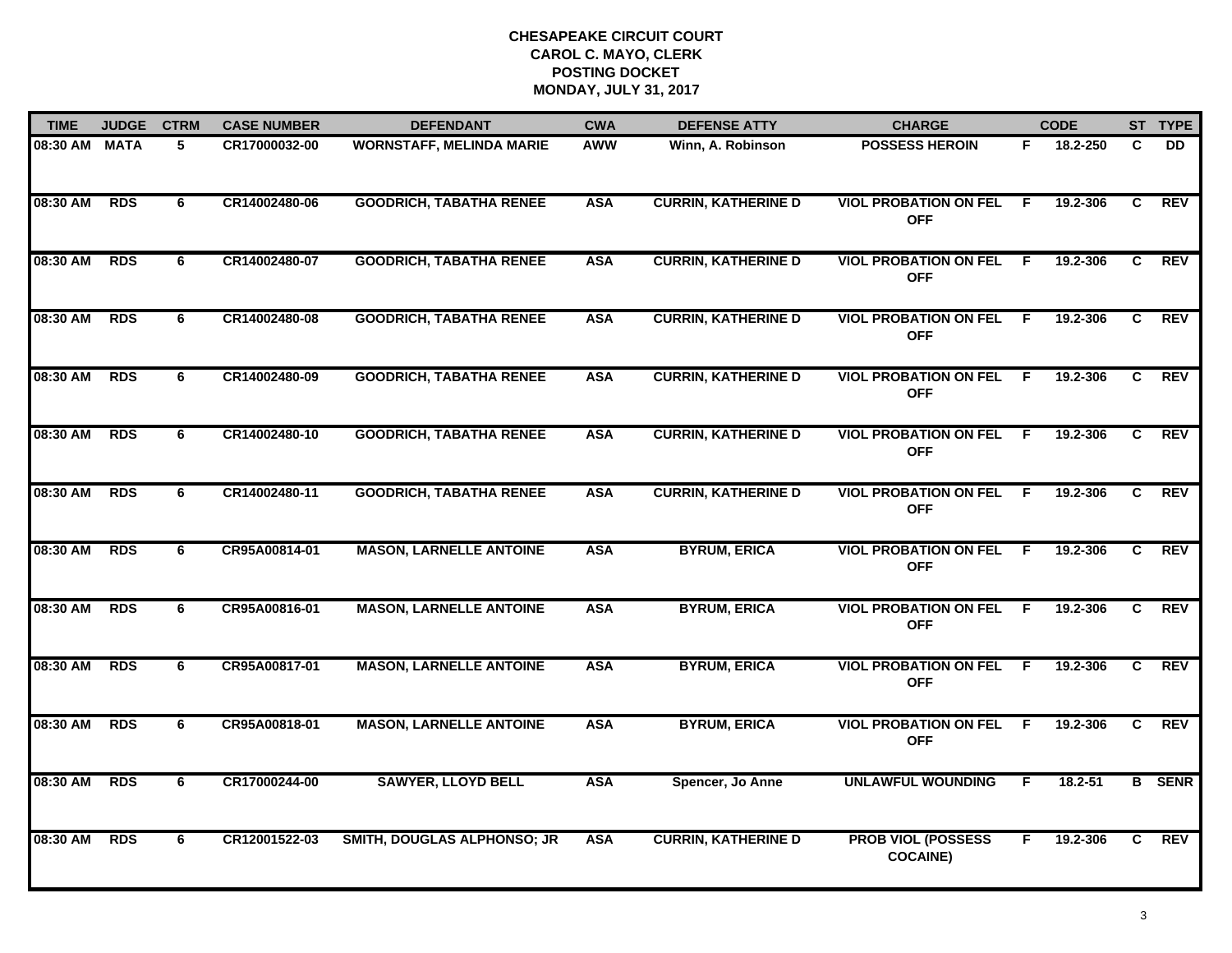| <b>TIME</b> | <b>JUDGE</b> | <b>CTRM</b>    | <b>CASE NUMBER</b> | <b>DEFENDANT</b>                             | <b>CWA</b> | <b>DEFENSE ATTY</b>       | <b>CHARGE</b>                                   |    | <b>CODE</b>  |    | ST TYPE       |
|-------------|--------------|----------------|--------------------|----------------------------------------------|------------|---------------------------|-------------------------------------------------|----|--------------|----|---------------|
| 09:30 AM    | <b>TSW</b>   | $\mathbf{2}$   | CR17001251-00      | <b>HENDERSON, VERONICA MARIE</b>             |            |                           | <b>POSSESS MARIJUANA</b>                        |    | M 18.2-250.1 | S. | <b>ADAT</b>   |
| 09:30 AM    | <b>TSW</b>   | $\overline{2}$ | CR17000366-01      | LYNCH, D'CHORYA DOMINIQUE                    | <b>DJH</b> |                           | FELON POSSESS FIREARM F                         |    | 18.2-308.2   | C  | <b>ADAT</b>   |
| 09:30 AM    | <b>TSW</b>   | $\mathbf{2}$   | CR09002885-01      | PITTS, DELONTE ALEXANDER                     |            |                           | <b>PROB VIOL (FORGE CHECK) F</b>                |    | 19.2-306     |    | C ADAT        |
| 09:30 AM    | <b>TSW</b>   | $\mathbf{2}$   | CR09002886-01      | PITTS, DELONTE ALEXANDER                     |            |                           | <b>PBVIOL(ATMPT:OBT MON</b><br><b>FAL/PRET)</b> | -F | 19.2-306     |    | C ADAT        |
| 09:30 AM    | <b>TSW</b>   | $\mathbf{2}$   | CR13001551-04      | SMITH, ESSHAWNDA VELVEETA                    |            |                           | <b>PROB VIOL (GRAND</b><br><b>LARCENY)</b>      | F. | 19.2-306     |    | C ADAT        |
| 10:00 AM    | <b>JWB</b>   | $\mathbf{1}$   | CR17001265-00      | <b>CROMWELL, JOHNATHAN</b><br><b>GREGORY</b> | <b>LBG</b> | Winn, A. Robinson         | <b>MURDER: 1ST DEGREE</b>                       | F  | 18.2-32      |    | C STAT        |
| 10:00 AM    | <b>JWB</b>   | $\mathbf{1}$   | CR17001265-01      | <b>CROMWELL, JOHNATHAN</b><br><b>GREGORY</b> | <b>LBG</b> | Winn, A. Robinson         | FIREARM IN USE OF FELONY F                      |    | 18.2-53.1    |    | C STAT        |
| 10:00 AM    | <b>JWB</b>   | $\mathbf{1}$   | CR17001146-00      | <b>DAVIS, KIMARA KENNETH; II</b>             | <b>AEP</b> | <b>PASS, STEPHANIE P</b>  | <b>POSSESS HEROIN</b>                           | F. | 18.2-250     |    | <b>B</b> PLEA |
| 10:00 AM    | <b>JWB</b>   | $\mathbf 1$    | CR17001066-00      | <b>ELLIOTT, THOMASINA</b>                    | <b>CEE</b> | <b>OLIVER, FLOYD</b>      | <b>GRAND LARCENY</b>                            | F  | 18.2-95      |    | <b>B</b> PLEA |
| 10:00 AM    | <b>JWB</b>   | $\mathbf{1}$   | CR16002165-00      | <b>FENNELL, RAYSHAWN M</b>                   | <b>JAF</b> | Fasanaro, Michael F.; Jr. | <b>EMBEZZLEMENT</b>                             | F. | 18.2-111     |    | <b>B</b> PLEA |
| 10:00 AM    | <b>JWB</b>   | $\mathbf{1}$   | CR16002186-00      | <b>FLOOD, TERRELL KELLEY</b>                 | <b>JAF</b> | Babineau, Jon M.; Sr.     | <b>MARIJUANA PWID</b>                           | F. | 18.2-248.1   |    | <b>B</b> PLEA |
| 10:00 AM    | <b>JWB</b>   | $\mathbf{1}$   | CR16002186-01      | <b>FLOOD, TERRELL KELLEY</b>                 | <b>JAF</b> | Babineau, Jon M.; Sr.     | <b>SCH IV PWID</b>                              | F. | 18.2-248     |    | <b>B</b> PLEA |
| 10:00 AM    | <b>JWB</b>   | $\mathbf 1$    | CR17001338-00      | <b>GARCIA CARRERA, JOSE LUIS</b>             | <b>AJS</b> | <b>HADEED, SHANNON L</b>  | <b>POSSESS COCAINE</b>                          | F. | 18.2-250     |    | C PLEA        |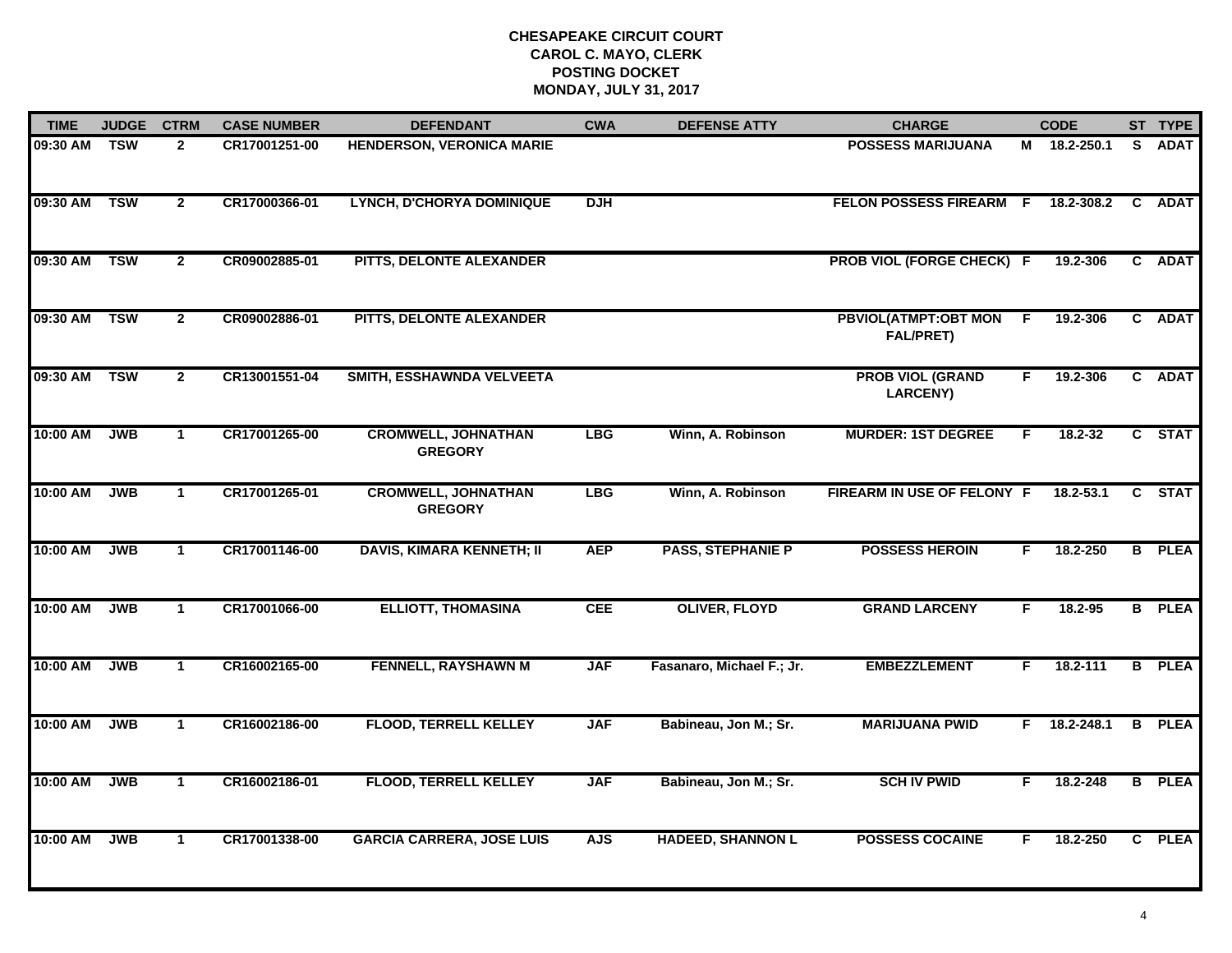| <b>TIME</b> | <b>JUDGE</b> | <b>CTRM</b>    | <b>CASE NUMBER</b> | <b>DEFENDANT</b>                | <b>CWA</b> | <b>DEFENSE ATTY</b>   | <b>CHARGE</b>                                |    | <b>CODE</b>    | ST TYPE       |
|-------------|--------------|----------------|--------------------|---------------------------------|------------|-----------------------|----------------------------------------------|----|----------------|---------------|
| 10:00 AM    | <b>JWB</b>   | $\mathbf{1}$   | CR17000967-00      | <b>NOLAN, MADISON MAE</b>       | <b>CEE</b> | Piersall, VON L.; III | SHOPLIFTING >\$200                           | F. | 18.2-103       | <b>B</b> PLEA |
| 10:00 AM    | <b>JWB</b>   | $\mathbf{1}$   | CR15000698-01      | <b>PARLETT, KENNETH RAY; JR</b> | <b>JAF</b> | <b>JANKELL, PETER</b> | <b>PROB VIOL (GRAND</b><br><b>LARCENY)</b>   | F. | 19.2-306       | C BOND        |
| 10:00 AM    | <b>JWB</b>   | $\mathbf 1$    | CR17001047-00      | <b>RAWLINGS, JAMES A</b>        | <b>CEE</b> | <b>OLIVER, FLOYD</b>  | <b>ID THEFT</b>                              | F. | 18.2-186.3     | C BOND        |
| 10:00 AM    | <b>JWB</b>   | $\mathbf{1}$   | CR17001047-01      | <b>RAWLINGS, JAMES A</b>        | <b>CEE</b> | <b>OLIVER, FLOYD</b>  | <b>FORGERY</b>                               | F. | $18.2 - 172$   | C BOND        |
| 10:00 AM    | <b>JWB</b>   | $\mathbf{1}$   | CR17001047-02      | <b>RAWLINGS, JAMES A</b>        | <b>CEE</b> | <b>OLIVER, FLOYD</b>  | <b>FORGERY</b>                               | F. | 18.2-172       | C BOND        |
| 10:00 AM    | <b>JWB</b>   | $\mathbf{1}$   | CR17001047-03      | <b>RAWLINGS, JAMES A</b>        | <b>CEE</b> | <b>OLIVER, FLOYD</b>  | <b>FORGERY</b>                               | F  | 18.2-172       | C BOND        |
| 10:00 AM    | <b>JWB</b>   | $\overline{1}$ | CR17001047-04      | <b>RAWLINGS, JAMES A</b>        | <b>CEE</b> | <b>OLIVER, FLOYD</b>  | <b>UTTER FORGERY</b>                         | F. | 18.2-172       | C BOND        |
| 10:00 AM    | <b>JWB</b>   | $\mathbf{1}$   | CR17001047-05      | <b>RAWLINGS, JAMES A</b>        | <b>CEE</b> | <b>OLIVER, FLOYD</b>  | <b>UTTER FORGERY</b>                         | F. | 18.2-172       | C BOND        |
| 10:00 AM    | <b>JWB</b>   | $\mathbf 1$    | CR17001047-06      | <b>RAWLINGS, JAMES A</b>        | <b>CEE</b> | <b>OLIVER, FLOYD</b>  | <b>UTTER FORGERY</b>                         | F  | 18.2-172       | C BOND        |
| 10:00 AM    | <b>JWB</b>   | $\mathbf{1}$   | CR17001047-08      | <b>RAWLINGS, JAMES A</b>        | <b>CEE</b> | <b>OLIVER, FLOYD</b>  | <b>OBTAIN MONEY FALSE</b><br><b>PRETENSE</b> | F. | 18.2-178       | C BOND        |
| 10:00 AM    | <b>JWB</b>   | $\mathbf{1}$   | CR17001047-09      | <b>RAWLINGS, JAMES A</b>        | <b>CEE</b> | <b>OLIVER, FLOYD</b>  | <b>OBTAIN MONEY FALSE</b><br><b>PRETENSE</b> | F. | 18.2-178       | C BOND        |
| 10:00 AM    | <b>JWB</b>   | $\mathbf{1}$   | CR17001047-10      | <b>RAWLINGS, JAMES A</b>        | <b>CEE</b> | <b>OLIVER, FLOYD</b>  | <b>COMPUTER FRAUD</b>                        |    | $F$ 18.2-152.3 | C BOND        |
| 10:00 AM    | <b>JWB</b>   | $\mathbf{1}$   | CR17001047-11      | <b>RAWLINGS, JAMES A</b>        | <b>CEE</b> | <b>OLIVER, FLOYD</b>  | <b>COMPUTER FRAUD</b>                        |    | $F$ 18.2-152.3 | C BOND        |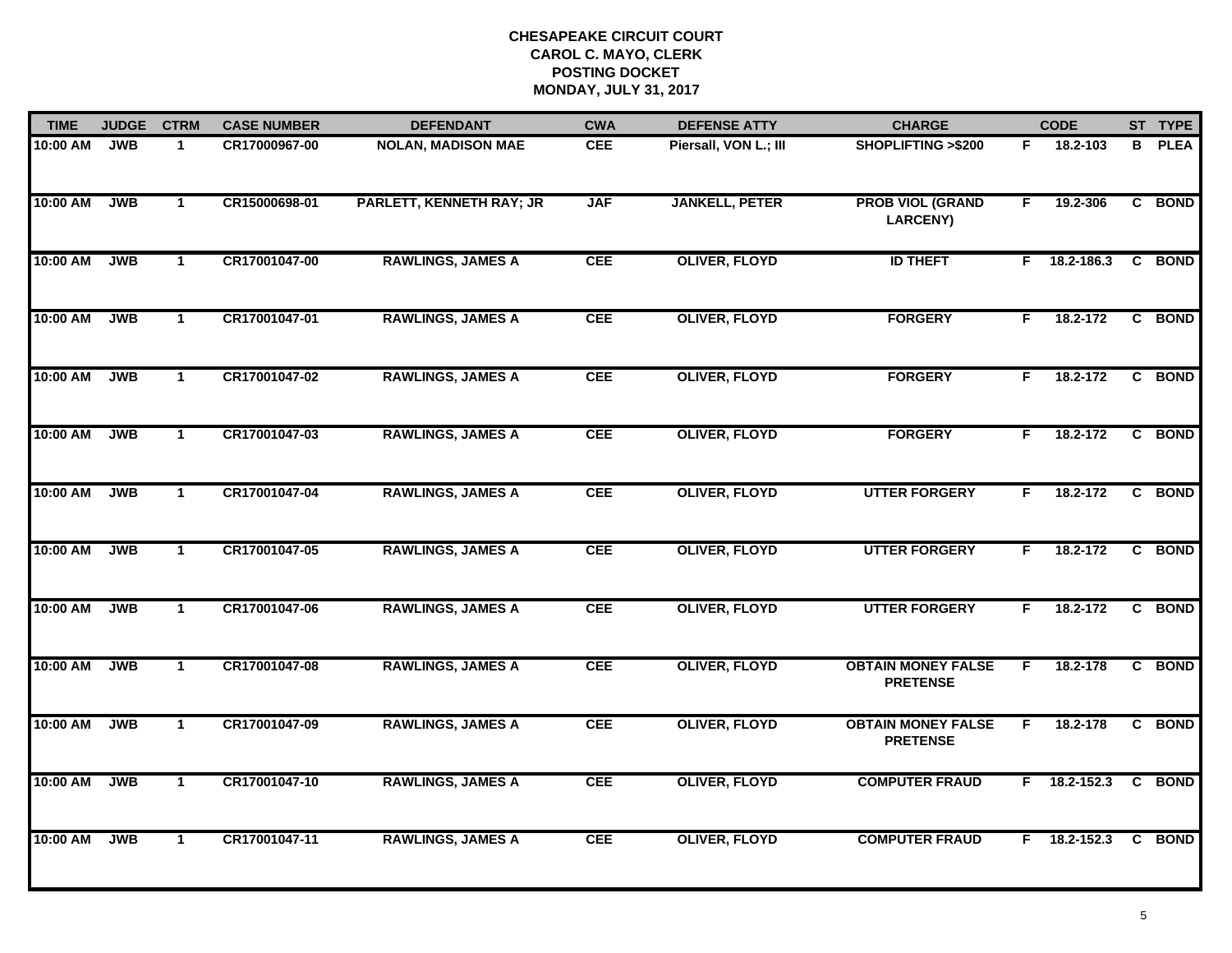| <b>TIME</b>   | <b>JUDGE</b> | <b>CTRM</b>          | <b>CASE NUMBER</b> | <b>DEFENDANT</b>              | <b>CWA</b> | <b>DEFENSE ATTY</b>        | <b>CHARGE</b>                                      |     | <b>CODE</b>   | ST TYPE       |
|---------------|--------------|----------------------|--------------------|-------------------------------|------------|----------------------------|----------------------------------------------------|-----|---------------|---------------|
| $10:00$ AM    | <b>JWB</b>   | $\mathbf{1}$         | CR17001035-00      | <b>ROZZELL, STEVE; JR</b>     | <b>AEP</b> | <b>WENTWORTH, RACHEL E</b> | MALICIOUS BODILY INJURY F                          |     | 18.2-51       | C TRYL        |
| 10:00 AM      | <b>JWB</b>   | $\mathbf{1}$         | CR17001035-01      | <b>ROZZELL, STEVE; JR</b>     | <b>AEP</b> | <b>WENTWORTH, RACHEL E</b> | FIREARM:USE IN COMM OF F<br><b>FELONY</b>          |     | $18.2 - 53.1$ | C TRYL        |
| 10:00 AM      | <b>JWB</b>   | $\mathbf{1}$         | CR17000288-00      | <b>SMITH, ALEXIS VICTORIA</b> | <b>CEE</b> | <b>OLIVER, FLOYD</b>       | <b>GRAND LARCENY</b>                               | F.  | 18.2-95       | C TRYL        |
| 10:00 AM      | <b>JWB</b>   | $\mathbf 1$          | CR17000288-01      | <b>SMITH, ALEXIS VICTORIA</b> | <b>CEE</b> | <b>OLIVER, FLOYD</b>       | <b>FAIL TO APPEAR-TRIAL</b>                        | M   | 18.2-456      | C TRYL        |
| 10:00 AM      | <b>JWB</b>   | $\blacktriangleleft$ | CR17001237-00      | <b>STITT, ADRIAN LAMAR</b>    | <b>BW</b>  | <b>OLIVER, FLOYD</b>       | ID THEFT TO AVOID ARREST F                         |     | 18.2-186.3    | C TRYL        |
| 10:00 AM MATA |              | $5\phantom{.0}$      | CR17000434-00      | <b>BILAL, AHMAD RASHAD</b>    | <b>DJH</b> | <b>SACKS, ANDREW</b>       | <b>PWID HEROIN</b>                                 | F.  | 18.2-248      | <b>B</b> PLEA |
| 10:00 AM      | <b>MATA</b>  | $\overline{5}$       | CR17000434-01      | <b>BILAL, AHMAD RASHAD</b>    | <b>DJH</b> | <b>SACKS, ANDREW</b>       | <b>PWID HEROIN</b>                                 | F.  | 18.2-248      | C PLEA        |
| 10:00 AM      | <b>MATA</b>  | 5                    | CR16001993-00      | <b>BRAY, MICHAEL LAVONTE</b>  | <b>AMF</b> | Short, James E.            | <b>ROBBERY: RESIDENCE</b>                          | F   | 18.2-58       | C PLEA        |
| $10:00$ AM    | <b>MATA</b>  | 5                    | CR16001993-01      | <b>BRAY, MICHAEL LAVONTE</b>  | <b>AMF</b> | Short, James E.            | <b>ABDUCT BY</b><br><b>FORCE/INTIMIDATION</b>      | F   | $18.2 - 47$   | C PLEA        |
| 10:00 AM      | <b>MATA</b>  | 5                    | CR16001993-02      | <b>BRAY, MICHAEL LAVONTE</b>  | <b>AMF</b> | Short, James E.            | <b>USE FIREARM IN FELONY</b><br><b>1ST OFF</b>     | E   | $18.2 - 53.1$ | C PLEA        |
| 10:00 AM      | <b>MATA</b>  | $\overline{5}$       | CR16001993-03      | <b>BRAY, MICHAEL LAVONTE</b>  | <b>AMF</b> | Short, James E.            | <b>USE FIREARM IN FELONY</b><br><b>1ST OFF</b>     | -F. | $18.2 - 53.1$ | C PLEA        |
| 10:00 AM MATA |              | $\overline{5}$       | CR16001993-04      | <b>BRAY, MICHAEL LAVONTE</b>  | <b>AMF</b> | Short, James E.            | <b>BURGLARY: ENTER TO</b><br><b>MURDER</b>         | F.  | 18.2-90       | C PLEA        |
| 10:00 AM MATA |              | 5                    | CR16001993-05      | <b>BRAY, MICHAEL LAVONTE</b>  | <b>AMF</b> | Short, James E.            | <b>BURGLARY: ENTER HOUSE F</b><br><b>TO MURDER</b> |     | 18.2-90       | C PLEA        |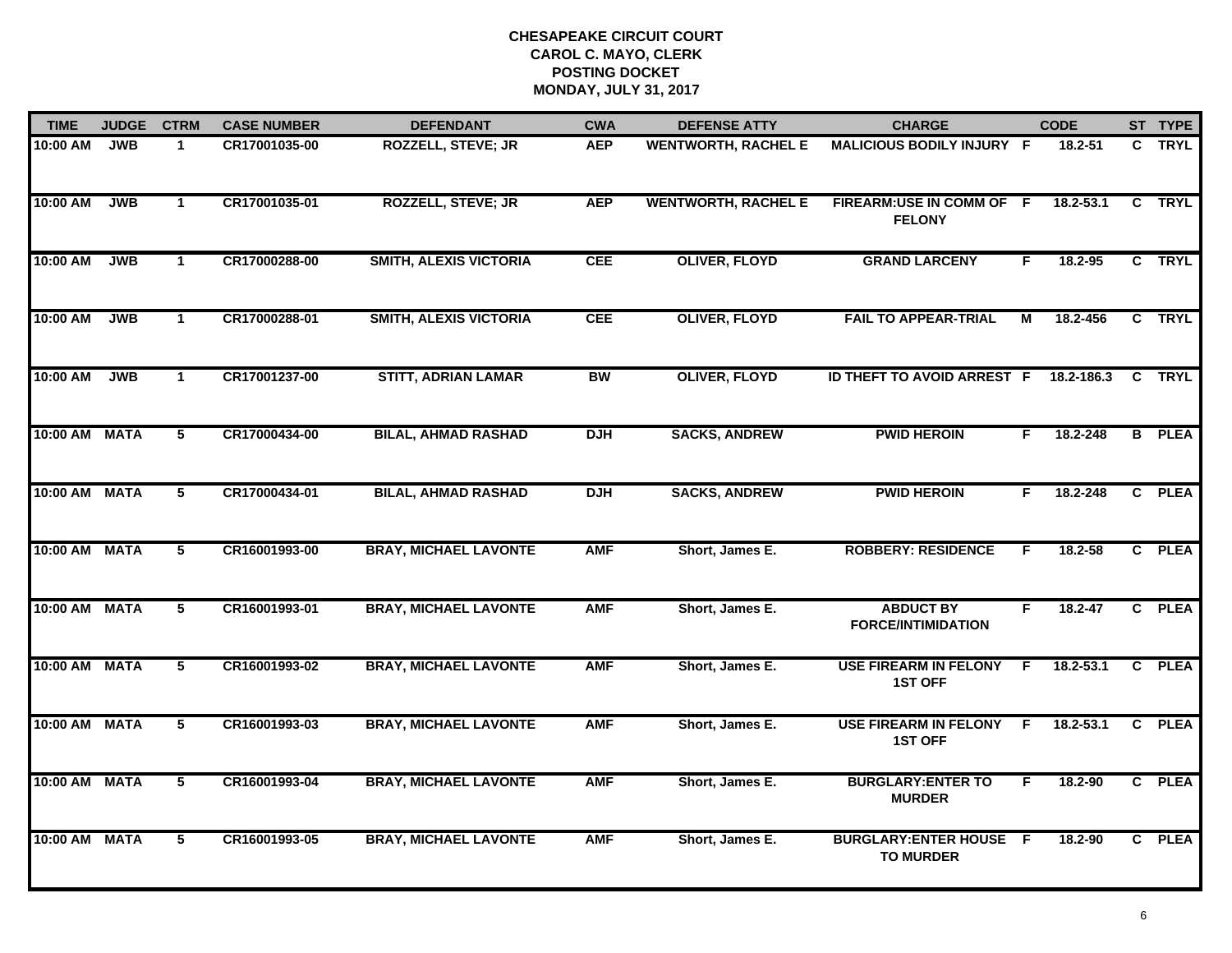| <b>TIME</b>   | <b>JUDGE</b> | <b>CTRM</b>    | <b>CASE NUMBER</b> | <b>DEFENDANT</b>                | <b>CWA</b>     | <b>DEFENSE ATTY</b>         | <b>CHARGE</b>                              |    | <b>CODE</b>    |                | ST TYPE       |
|---------------|--------------|----------------|--------------------|---------------------------------|----------------|-----------------------------|--------------------------------------------|----|----------------|----------------|---------------|
| 10:00 AM MATA |              | 5              | CR16001993-06      | <b>BRAY, MICHAEL LAVONTE</b>    | <b>AMF</b>     | Short, James E.             | FIREARM: USE IN COMM OF F<br><b>FELONY</b> |    | 18.2-53.1      | C.             | <b>PLEA</b>   |
| 10:00 AM MATA |              | 5              | CR16001993-07      | <b>BRAY, MICHAEL LAVONTE</b>    | <b>AMF</b>     | Short, James E.             | <b>ATTEMPT ROBBERY</b>                     | F  | 18.2-58        | $\mathbf{C}$   | <b>PLEA</b>   |
| 10:00 AM MATA |              | 5              | CR16001993-08      | <b>BRAY, MICHAEL LAVONTE</b>    | <b>AMF</b>     | Short, James E.             | FIREARM: USE IN COMM OF F<br><b>FELONY</b> |    | 18.2-53.1      | $\mathbf{c}$   | <b>PLEA</b>   |
| 10:00 AM MATA |              | 5              | CR16001993-09      | <b>BRAY, MICHAEL LAVONTE</b>    | <b>AMF</b>     | Short, James E.             | <b>ATTEMPT TO USE FIREARM F</b>            |    | 18.2-53.1      | C.             | <b>PLEA</b>   |
| 10:00 AM MATA |              | 5              | CR17001153-00      | <b>BRUCE, RENE CAROL</b>        | <b>ASA</b>     | <b>JANKELL, PETER</b>       | <b>POSSESS COCAINE</b>                     | F. | 18.2-250       |                | C BOND        |
| 10:00 AM MATA |              | 5              | CR17001153-00      | <b>BRUCE, RENE CAROL</b>        | <b>ASA</b>     | <b>JANKELL, PETER</b>       | <b>POSSESS COCAINE</b>                     | F. | 18.2-250       | C.             | SUP           |
| 10:00 AM MATA |              | $\overline{5}$ | CR17001153-01      | <b>BRUCE, RENE CAROL</b>        | <b>ASA</b>     |                             | <b>FTA</b>                                 | F. | 19.2-128       | $\overline{B}$ | <b>BOND</b>   |
| 10:00 AM MATA |              | $\overline{5}$ | CR17001096-00      | <b>COPE, ALFRED LOVELL; III</b> | S <sub>N</sub> | Broccoletti, James O.       | <b>INDECENT LIBERTIES</b>                  | F  | 18.2-370       |                | C TRYL        |
| 10:00 AM MATA |              | 5              | CR16001141-01      | <b>COPELAND, THOMAS ANTHONY</b> | <b>AMF</b>     | <b>SOSA, KAREN M</b>        | POSSESS MARIJUANA, 1ST M<br><b>OFF</b>     |    | 18.2-250.1     | B              | <b>ROL</b>    |
| 10:00 AM MATA |              | 5              | CR17001270-00      | <b>DAVIS, CORY ALDEN</b>        | <b>MLK</b>     | <b>BROCCOLETTI, JAMES O</b> | POSSESS F/ARM BY FELON F                   |    | 18.2-308.2     | C.             | <b>BOND</b>   |
| 10:00 AM MATA |              | 5              | CR17001270-01      | <b>DAVIS, CORY ALDEN</b>        | <b>MLK</b>     | <b>BROCCOLETTI, J</b>       | <b>DWI W/PRIOR</b>                         | F. | $J.18.2 - 266$ | $\mathbf{c}$   | <b>BOND</b>   |
| 10:00 AM MATA |              | $\overline{5}$ | CR17001019-00      | <b>EVANS, ASZURE DIONE</b>      | <b>DJH</b>     | Wegman, Robert L.           | <b>POSSESS</b><br><b>METHAMPHETAMINE</b>   | F. | 18.2-250       |                | <b>B</b> PLEA |
| 10:00 AM MATA |              | 5              | CR17001018-00      | <b>EVANS, HENRIELL MONTEZ</b>   | <b>DJH</b>     | Wegman, Robert L.           | PWID METHAMPHETAMINE F                     |    | 18.2-248       | B              | <b>PLEA</b>   |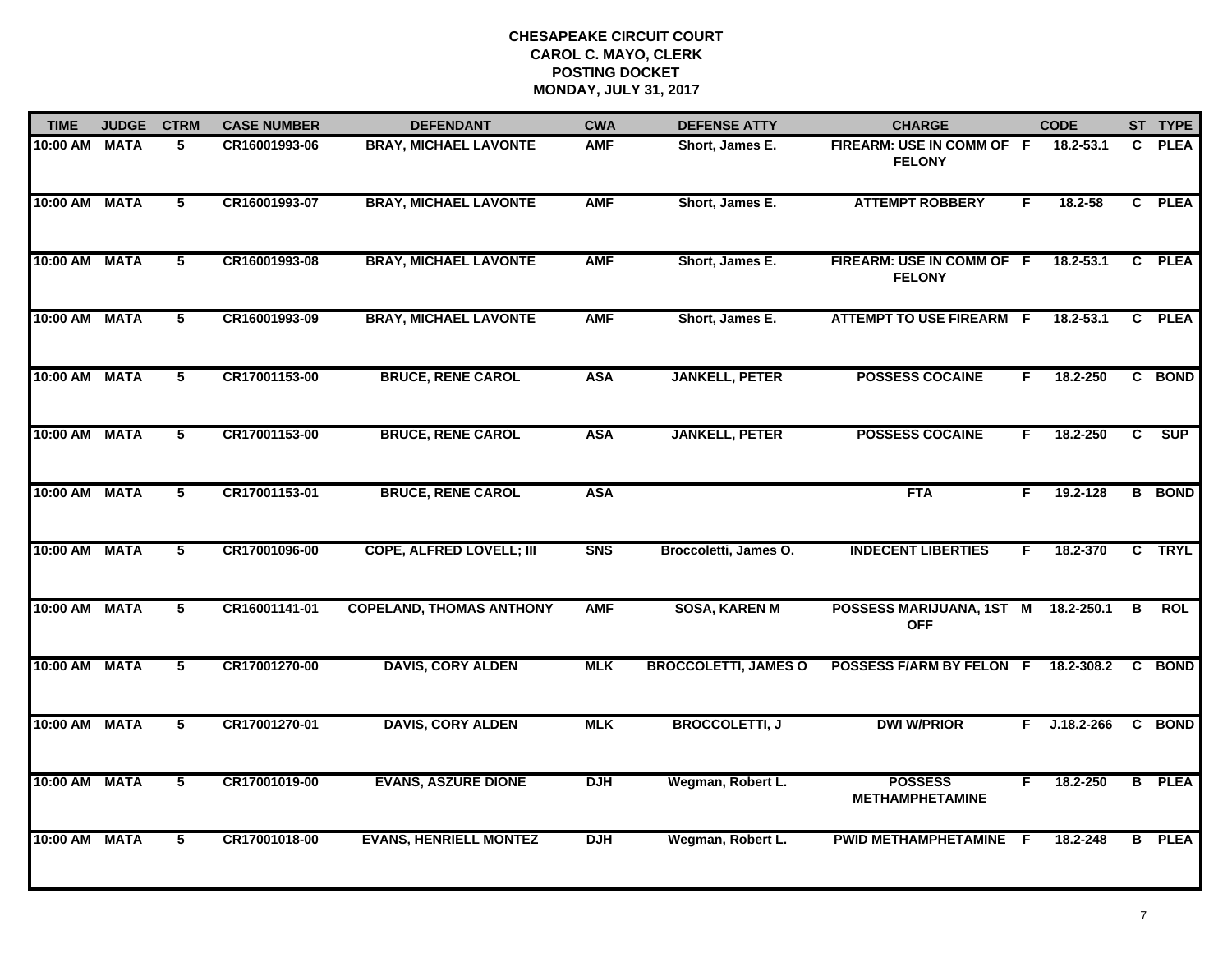| <b>TIME</b>   | <b>JUDGE</b> | <b>CTRM</b>             | <b>CASE NUMBER</b> | <b>DEFENDANT</b>                     | <b>CWA</b> | <b>DEFENSE ATTY</b>      | <b>CHARGE</b>                                  |              | <b>CODE</b>    |          | ST TYPE       |
|---------------|--------------|-------------------------|--------------------|--------------------------------------|------------|--------------------------|------------------------------------------------|--------------|----------------|----------|---------------|
| 10:00 AM MATA |              | 5                       | CR17001440-00      | <b>FLEMING, CHRISTOPHER LEE</b>      | <b>SNS</b> | Broccoletti, James O.    | <b>BOND APPEAL</b>                             | O            | 19.2-124       |          | C BOND        |
| 10:00 AM MATA |              | $\overline{\mathbf{5}}$ | CR17001341-00      | <b>GARGIULO, ANTHONY ANDREW; III</b> | <b>AWW</b> | <b>FLAX, SCOTT</b>       | <b>BOND APPEAL</b>                             | $\mathbf{o}$ | 19.2-124       |          | C BOND        |
| 10:00 AM MATA |              | 5                       | CR17000221-00      | <b>GRAHAM, MARKEESE</b>              | <b>ASA</b> | Winn, A Robinson         | <b>ROBBERY: BUSINESS</b><br><b>W/GUN</b>       | F            | 18.2-58        |          | C PLEA        |
| 10:00 AM MATA |              | 5                       | CR17000221-01      | <b>GRAHAM, MARKEESE</b>              | <b>ASA</b> | Winn, A Robinson         | <b>USE FIREARM IN FELONY</b><br><b>1ST OFF</b> | F.           | 18.2-53.1      |          | C PLEA        |
| 10:00 AM      | <b>MATA</b>  | 5                       | CR17000221-02      | <b>GRAHAM, MARKEESE</b>              | <b>ASA</b> | Winn, A Robinson         | <b>CONSPIRE TO COMMIT</b><br><b>ROBBERY</b>    | F.           | 18.2-58        |          | C PLEA        |
| 10:00 AM MATA |              | $\overline{5}$          | CR17000221-03      | <b>GRAHAM, MARKEESE</b>              | <b>ASA</b> | Winn, A Robinson         | <b>GRAND LARCENY: AUTO</b><br><b>THEFT</b>     | -F.          | 18.2-95        |          | C PLEA        |
| 10:00 AM MATA |              | $5\phantom{.0}$         | CR17000923-00      | <b>HARRIS, JACKIE WADE</b>           | <b>ASA</b> | Black, Hugh E.; III      | <b>PWID MARIJUANA</b>                          |              | $F$ 18.2-248.1 |          | <b>B</b> TRYL |
| 10:00 AM MATA |              | 5                       | CR17000923-00      | <b>HARRIS, JACKIE WADE</b>           | <b>ASA</b> | Black, Hugh E.; III      | <b>PWID MARIJUANA</b>                          | F.           | 18.2-248.1     | B        | МОТ           |
| 10:00 AM      | <b>MATA</b>  | 5                       | CR17000923-01      | <b>HARRIS, JACKIE WADE</b>           | <b>ASA</b> | Black, Hugh E.; III      | POSSESS GUN W/SELL 1LB+ F<br><b>MARIJ</b>      |              | 18.2-308.4     | <b>B</b> | <b>TRYL</b>   |
| 10:00 AM      | <b>MATA</b>  | 5                       | CR17000923-01      | <b>HARRIS, JACKIE WADE</b>           | <b>ASA</b> | Black, Hugh E.; III      | POSSESS GUN W/SELL 1LB+ F<br><b>MARIJ</b>      |              | 18.2-308.4     | В        | MOT           |
| 10:00 AM MATA |              | $5\phantom{.0}$         | CR17000992-00      | <b>MARTIN, RONALD REINALDO</b>       | <b>ASA</b> | <b>CRAWFORD, TIFFANY</b> | <b>POSSESS COCAINE</b>                         | F.           | 18.2-250       | C        | <b>SUP</b>    |
| 10:00 AM      | <b>MATA</b>  | $\overline{5}$          | CR16000875-01      | <b>MERO, KRISTIE DAWN</b>            | <b>AWW</b> | <b>MORRIS, DIALLO</b>    | <b>PROB VIOL (POSSESS</b><br><b>HEROIN)</b>    | F            | 19.2-306       |          | C BOND        |
| 10:00 AM MATA |              | 5                       | CR16001615-01      | <b>MERO, KRISTIE DAWN</b>            | <b>AWW</b> | <b>MORRIS, DIALLO</b>    | <b>PROB VIOL (GRAND</b><br><b>LARCENY)</b>     | F.           | 19.2-306       |          | C BOND        |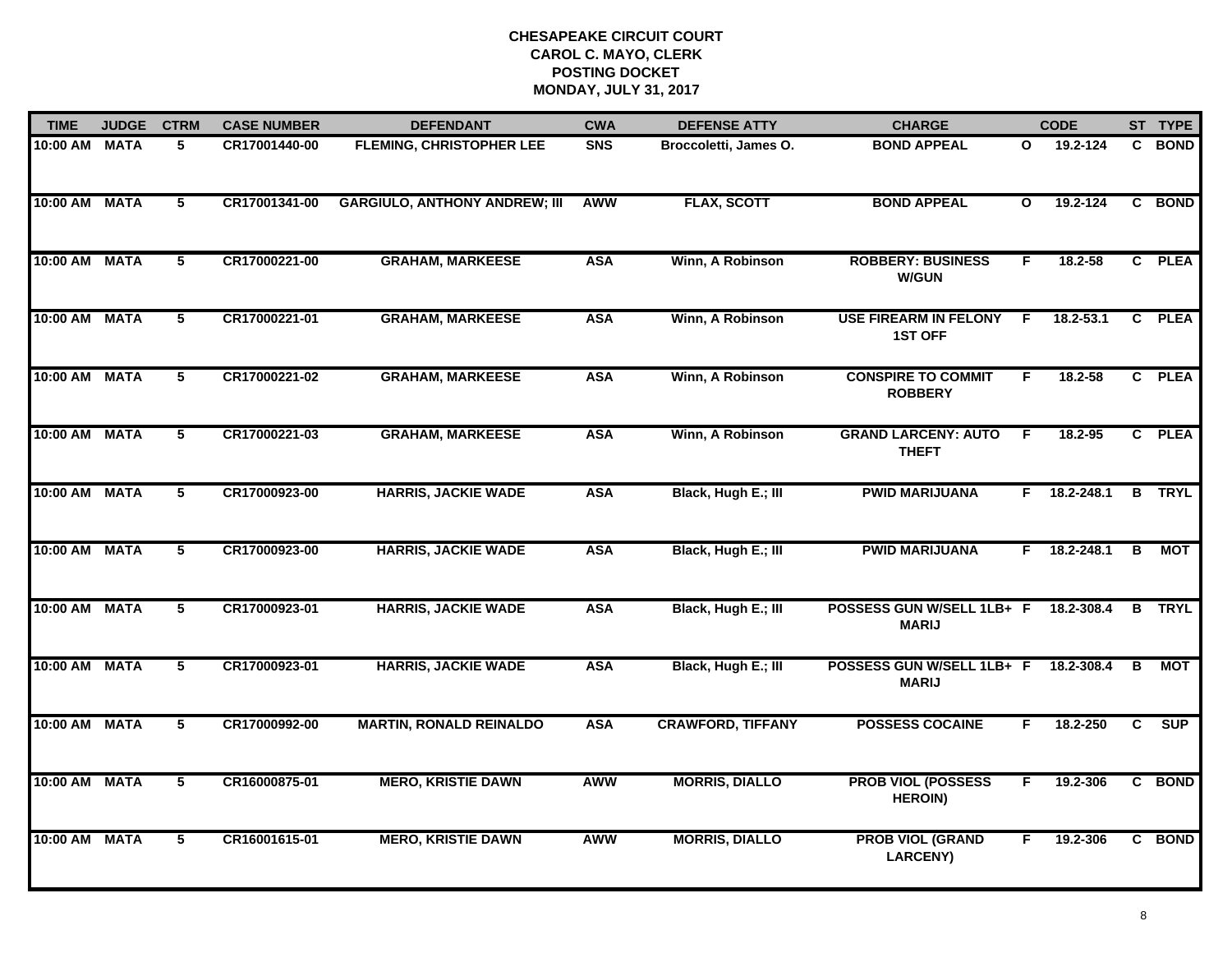| TIME     | <b>JUDGE</b> | <b>CTRM</b> | <b>CASE NUMBER</b> | <b>DEFENDANT</b>                 | <b>CWA</b> | <b>DEFENSE ATTY</b>              | <b>CHARGE</b>                                 |   | <b>CODE</b> | <b>ST</b> | <b>TYPE</b> |
|----------|--------------|-------------|--------------------|----------------------------------|------------|----------------------------------|-----------------------------------------------|---|-------------|-----------|-------------|
| 10:00 AM | <b>MATA</b>  | 5.          | CR17001113-00      | <b>SQUIRES. JUSTIN WAYNE</b>     | ASA        | <b>TALIAFERRO. WILLIAM L: JR</b> | <b>FELON POSSESS FIREARM</b>                  | E | 18.2-308.2  | C.        | <b>BOND</b> |
| 10:00 AM | <b>MATA</b>  | 5           | CR17001113-01      | <b>SQUIRES, JUSTIN WAYNE</b>     | ASA        | TALIAFERRO, WILLIAM L.; JR       | <b>PWID MARIJUANA</b>                         |   | 18.2-248.1  | C.        | <b>BOND</b> |
| 10:00 AM | <b>MATA</b>  | 5.          | CR17000798-00      | <b>THOMPSON, MARLON TRAMAINE</b> | <b>ASA</b> | <b>WENTWORTH, RACHEL E</b>       | <b>CARRY CONCEALED</b><br><b>WEAPON 2 OFF</b> | F | 18.2-308    | C.        | <b>TRYL</b> |
| 10:00 AM | <b>MATA</b>  | 5.          | CR17000798-01      | <b>THOMPSON, MARLON TRAMAINE</b> | <b>ASA</b> | <b>WENTWORTH, RACHEL E</b>       | <b>REC STOLEN CONCEAL</b><br><b>FIRARM</b>    |   | 18.2-108.1  | C.        | <b>TRYL</b> |